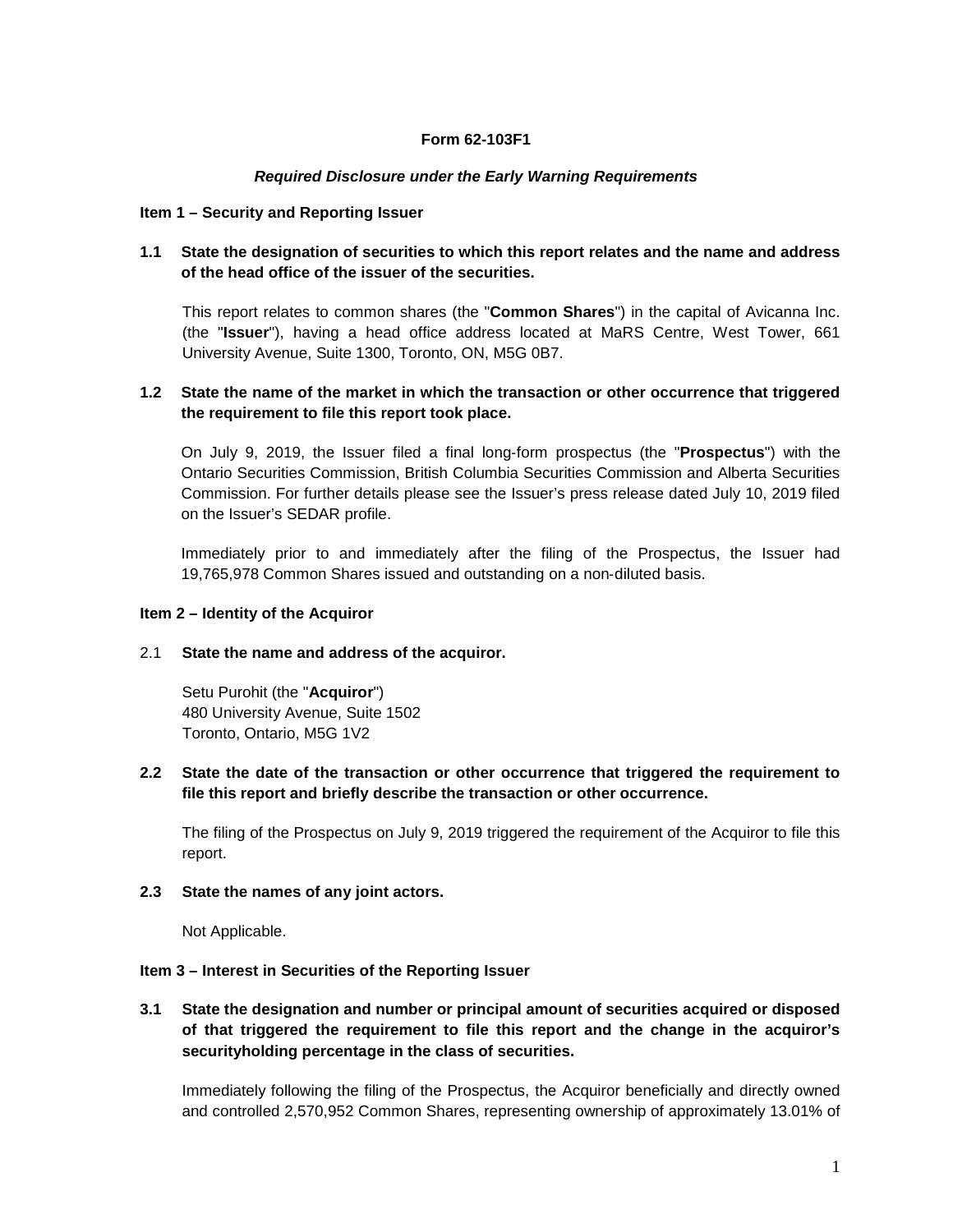the issued and outstanding Common Shares of the Issuer on a non-diluted and partially diluted basis.

For further information, please refer to the Prospectus, a copy of which is filed on the Issuer's SEDAR profile.

**3.2 State whether the acquiror acquired or disposed ownership of, or acquired or ceased to have control over, the securities that triggered the requirement to file this report.** 

Not applicable.

**3.3 If the transaction involved a securities lending arrangement, state that fact.** 

Not applicable.

**3.4 State the designation and number or principal amount of securities and the acquiror's securityholding percentage in the class of securities, immediately before and after the transaction or other occurrence that triggered the requirement to file this report.** 

Please see item 3.1 above.

- **3.5 State the designation and number or principal amount of securities and the acquiror's securityholding percentage in the class of securities referred to in Item 3.4 over which** 
	- **(a) the acquiror, either alone or together with any joint actors, has ownership and control,**

Immediately following the filing of the Prospectus, the Acquiror beneficially and directly owned and controlled 2,570,952 Common Shares, representing ownership of approximately 13.01% of the issued and outstanding Common Shares of the Issuer on a non-diluted and partially diluted basis.

**(b) the acquiror, either alone or together with any joint actors, has ownership but control is held by persons or companies other than the acquiror or any joint actor, and** 

Not applicable.

**(c) the acquiror, either alone or together with any joint actors, has exclusive or shared control but does not have ownership.** 

Not applicable.

**3.6 If the acquiror or any of its joint actors has an interest in, or right or obligation associated with, a related financial instrument involving a security of the class of securities in respect of which disclosure is required under this item, describe the material terms of the related financial instrument and its impact on the acquiror's securityholdings.** 

Not applicable.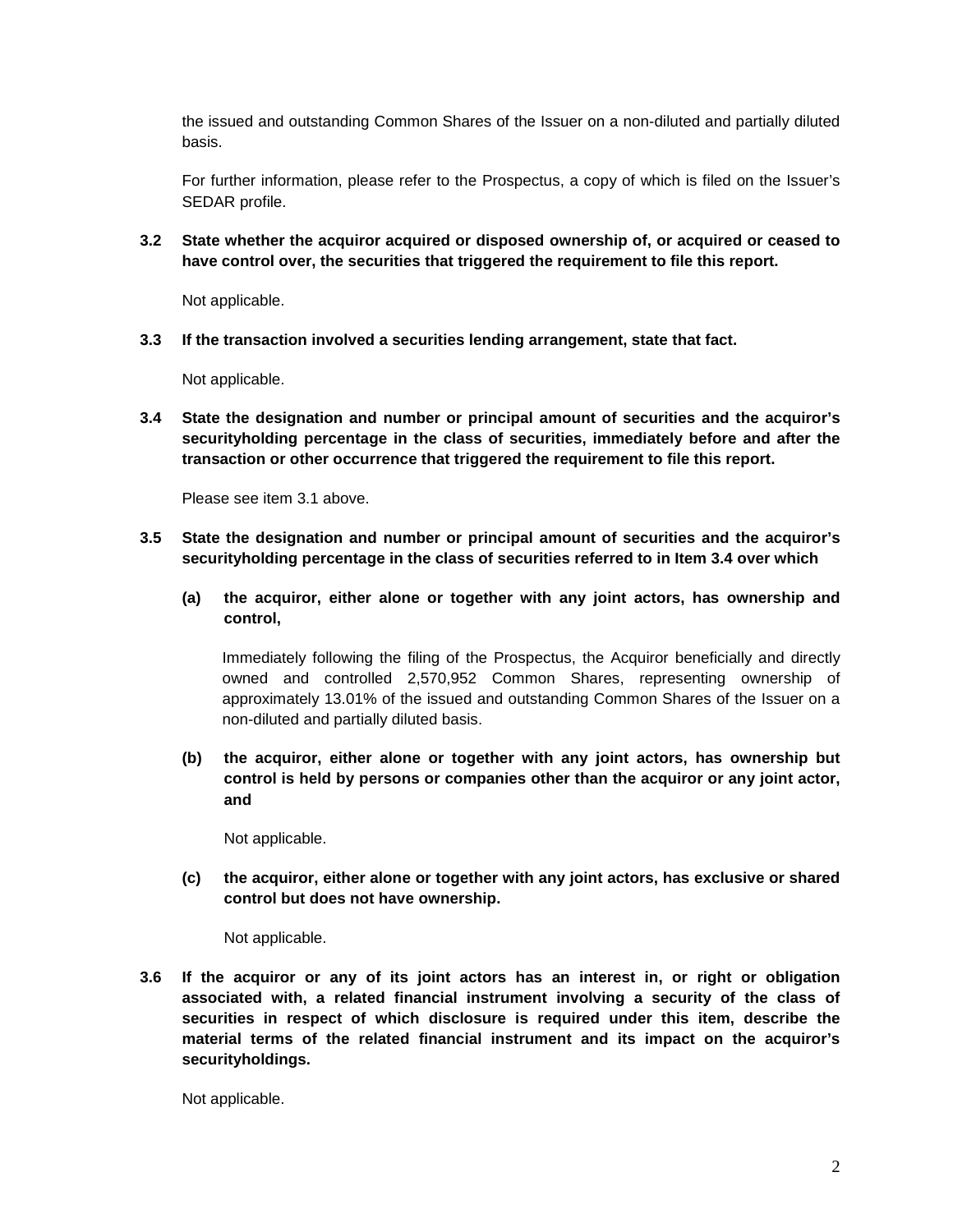**3.7 If the acquiror or any of its joint actors is a party to a securities lending arrangement involving a security of the class of securities in respect of which disclosure is required under this item, describe the material terms of the arrangement including the duration of the arrangement, the number or principal amount of securities involved and any right to recall the securities or identical securities that have been transferred or lent under the arrangement.** 

Not applicable.

**3.8 State if the securities lending arrangement is subject to the exception provided in section 5.7 of NI 62-104.** 

Not applicable.

**3.9 If the acquiror or any of its joint actors is a party to an agreement, arrangement or understanding that has the effect of altering, directly or indirectly, the acquiror's economic exposure to the security of the class of securities to which this report relates, describe the material terms of the agreement, arrangement or understanding.** 

Not applicable.

### **Item 4 – Consideration Paid**

**4.1 State the value, in Canadian dollars, of any consideration paid or received per security and in total.** 

The Acquiror acquired 2,168,333 Common Shares on November 26, 2016 at a price of \$0.00001 per Common Share, for an aggregate purchase price of \$21.68. On June 1, 2017, the Acquiror acquired ownership of 100,000 Common Shares at a price of \$0.70 per Common Share, for an aggregate purchase price of \$70,000. On October 31, 2017, the Acquiror acquired ownership of 47,619 Common Shares at a price of \$0.70 per Common Share, for an aggregate purchase price of \$33,333.30. On January 31, 2018, the Acquiror acquired 5,000 Common Shares at a price of \$2.00 per Common Share, for an aggregate purchase price of \$10,000. On January 15, 2019, the Acquiror acquired 100,000 Common Shares at a price of \$0.10 per Common Share (on the exercise of previously issued warrants), for an aggregate purchase price of \$10,000.00. On April 15, 2019, the Acquiror acquired 150,000 Common Shares at a price of \$0.10 per Common Share (on the exercise of previously issued warrants), for an aggregate purchase price of \$15,000.00.

**4.2 In the case of a transaction or other occurrence that did not take place on a stock exchange or other market that represents a published market for the securities, including an issuance from treasury, disclose the nature and value, in Canadian dollars, of the consideration paid or received by the acquiror.** 

Please see item 4.1 above.

**4.3 If the securities were acquired or disposed of other than by purchase or sale, describe the method of acquisition or disposition.** 

Not applicable.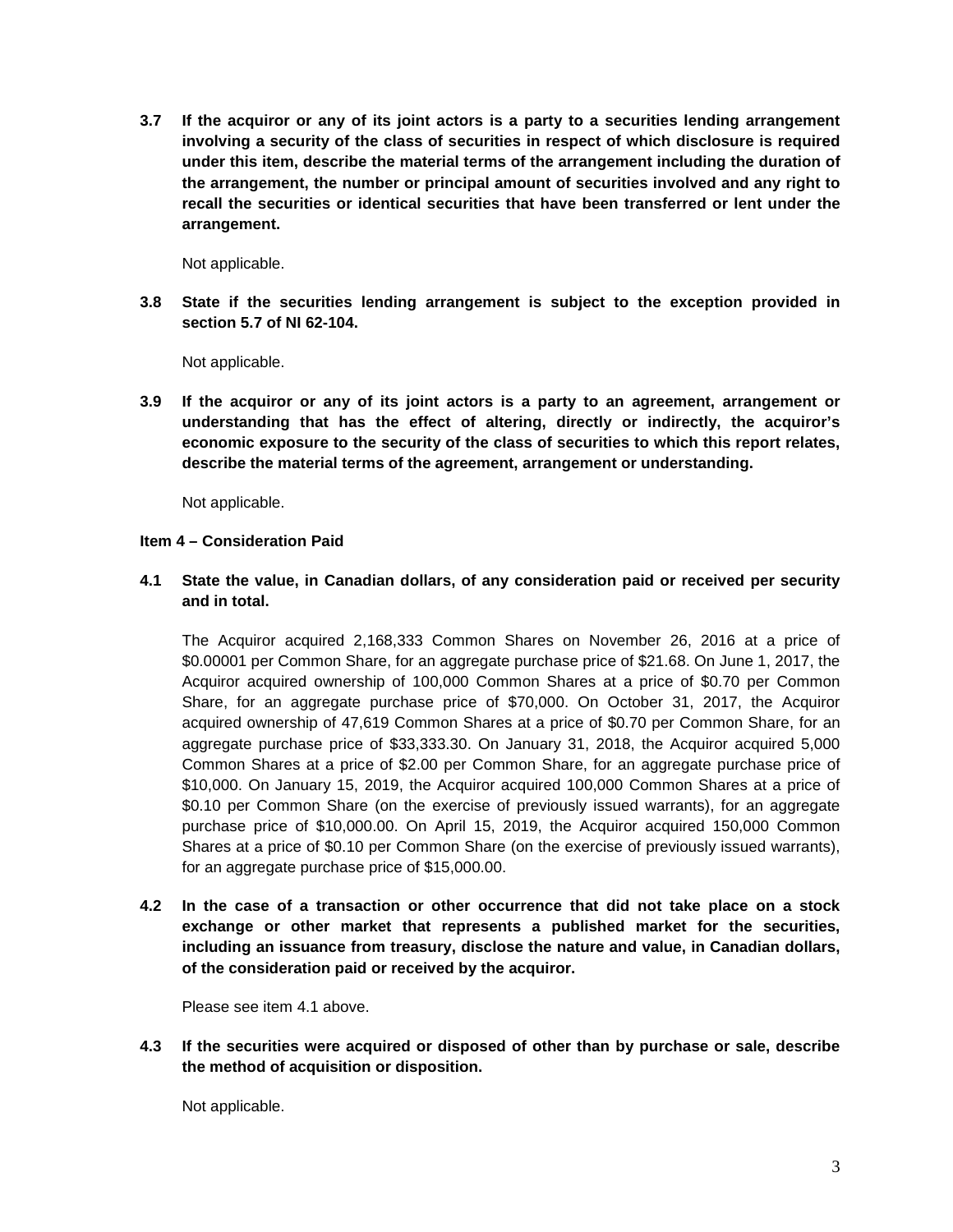#### **Item 5 – Purpose of the Transaction**

**State the purpose or purposes of the acquiror and any joint actors for the acquisition or disposition of securities of the reporting issuer. Describe any plans or future intentions which the acquiror and any joint actors may have which relate to or would result in any of the following:** 

- **(a) the acquisition of additional securities of the reporting issuer, or the disposition of securities of the reporting issuer;**
- **(b) a corporate transaction, such as a merger, reorganization or liquidation, involving the reporting issuer or any of its subsidiaries;**
- **(c) a sale or transfer of a material amount of the assets of the reporting issuer or any of its subsidiaries;**
- **(d) a change in the board of directors or management of the reporting issuer, including any plans or intentions to change the number or term of directors or to fill any existing vacancy on the board;**
- **(e) a material change in the present capitalization or dividend policy of the reporting issuer;**
- **(f) a material change in the reporting issuer's business or corporate structure;**
- **(g) a change in the reporting issuer's charter, bylaws or similar instruments or another action which might impede the acquisition of control of the reporting issuer by any person or company;**
- **(h) a class of securities of the reporting issuer being delisted from, or ceasing to be authorized to be quoted on, a marketplace;**
- **(i) the issuer ceasing to be a reporting issuer in any jurisdiction of Canada;**
- **(j) a solicitation of proxies from securityholders;**
- **(k) an action similar to any of those enumerated above.**

The Common Shares were acquired for investment purposes. All of the Common Shares beneficially and directly owned and controlled by the Acquiror are subject to the terms of a lockup agreement dated July 8, 2019 (the "**Lock-Up Agreement**"). The Acquiror has a long‐term view of the investments and may acquire additional securities or dispose of securities either on the open market or through private acquisitions in the future depending on market conditions, reformulation of plans and/or other relevant factors and subject to applicable securities laws.

Subject to the terms of the Lock-Up Agreement, the Acquiror may, from time to time and at any time, acquire additional Common Shares and/or other equity, debt or other securities or instruments of the Issuer in the open market or otherwise, and reserves the right to dispose of any or all of the Common Shares in the open market or otherwise at any time and from time to time, and to engage in similar transactions with respect to the Common Shares, the whole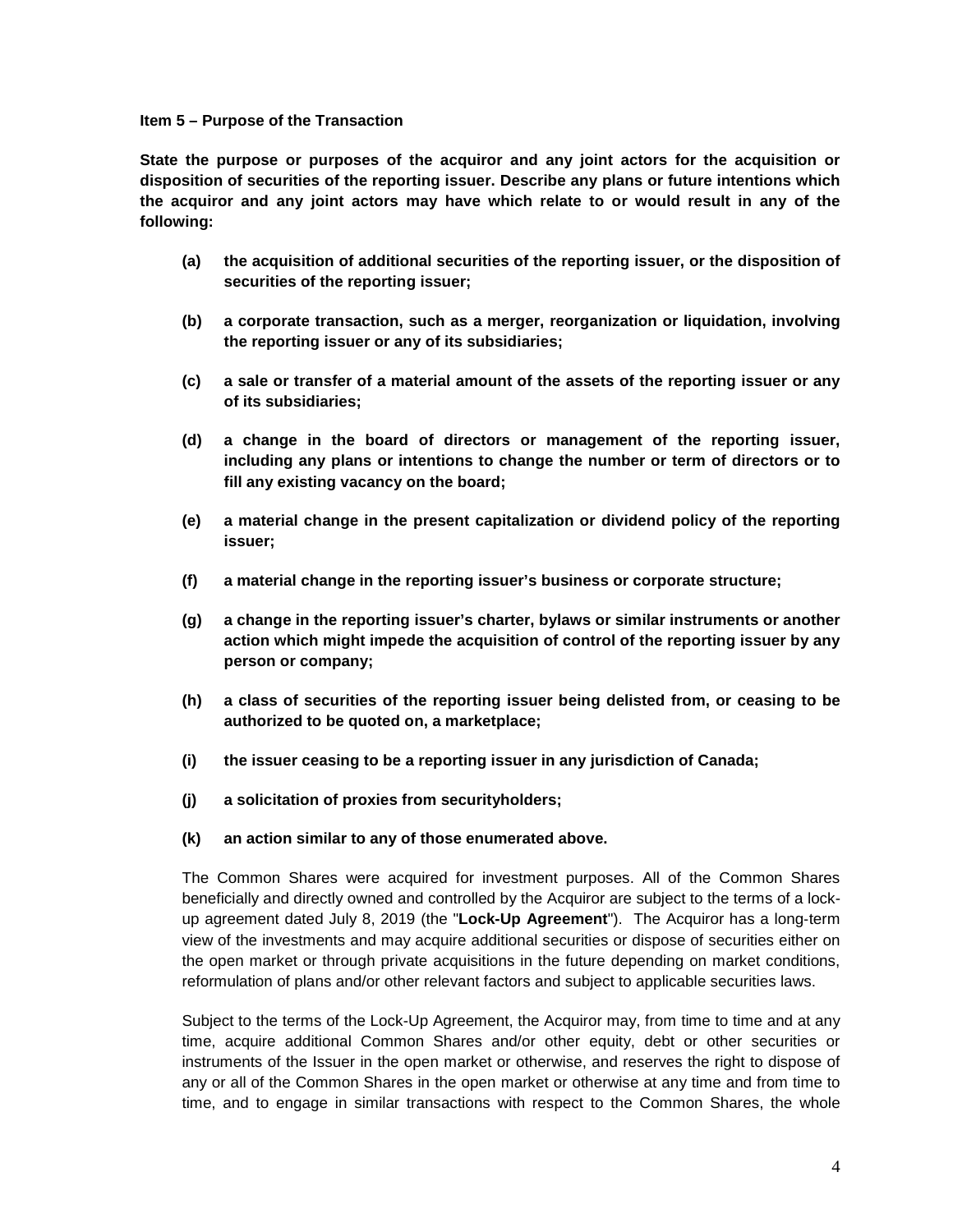depending on market conditions, the business and prospects of the Issuer and other relevant factors, including compliance with applicable securities laws.

# **Item 6 – Agreements, Arrangements, Commitments or Understandings With Respect to Securities of the Reporting Issuer**

**Describe the material terms of any agreements, arrangements, commitments or understandings between the acquiror and a joint actor and among those persons and any person with respect to securities of the class of securities to which this report relates, including but not limited to the transfer or the voting of any of the securities, finder's fees, joint ventures, loan or option arrangements, guarantees of profits, division of profits or loss, or the giving or withholding of proxies. Include such information for any of the securities that are pledged or otherwise subject to a contingency, the occurrence of which would give another person voting power or investment power over such securities, except that disclosure of standard default and similar provisions contained in loan agreements need not be included.** 

Pursuant to the terms of the Lock-Up Agreement, the Acquiror is restricted in its ability to sell, transfer or pledge, or otherwise dispose of or transfer the economic consequences of securities of the Issuer held by the Acquiror for a period of 39 months following the date the Common Shares become listed on a recognized Canadian exchange (the "**Listing Date**") where 10% of such securities will be released from the Lock-Up Agreement on the date that is three months following the Listing Date with the remaining securities released in six equal tranches of 15% every six months following the first release until all such securities are released. In the event that the Common Shares do not become listed on a recognized Canadian exchange by August 1, 2019, all securities subject to such Lock-Up Agreement will be released immediately.

## **Item 7 – Change in Material Fact**

**If applicable, describe any change in a material fact set out in a previous report filed by the acquiror under the early warning requirements or Part 4 in respect of the reporting issuer's securities.** 

Not applicable.

#### **Item 8 – Exemption**

**If the acquiror relies on an exemption from requirements in securities legislation applicable to formal bids for the transaction, state the exemption being relied on and describe the facts supporting that reliance.** 

Not applicable.